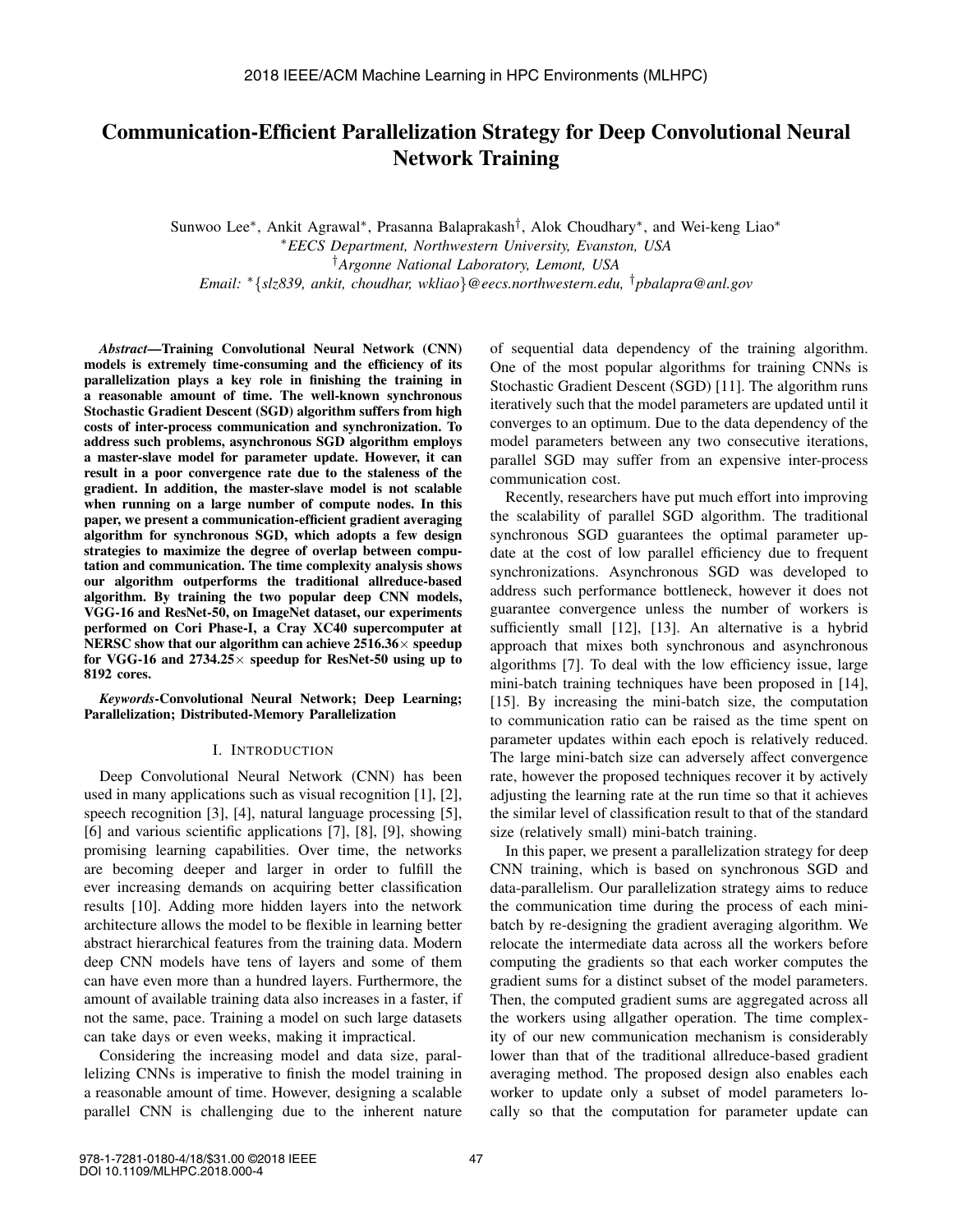scale linearly. Additionally, we overlap the communication with the computation to further improve the performance scalability. The communication time is overlapped with the computation time at other layers in both feed-forward and backpropagation stages and it results in improving the speedup.

To evaluate the proposed algorithms, we conducted image classification on ImageNet[1] dataset, which is a popular and standard benchmark for deep learning, and compare the performance against the traditional allreduce-based approach. We measured the execution time and speedup for training two popular CNN models, VGG-16 [2] and ResNet-50 [16]. All the experiments were performed on Cori Phase-I, a Cray XC40 parallel computer with Intel Haswell nodes. Compared to the allreduce-based approach, our algorithms show significantly improved speedups, achieving up to  $2516.36\times$ speedup for VGG-16 and  $2734.25 \times$  speedup for ResNet-50 when running on up to 8192 cores using the mini-batch size of 256.

The rest of the paper is organized as follows. Section 2 summarizes the definition of CNN and the traditional parallelization strategies. Section 3 describes our parallelization strategy in detail. Section 4 presents the experimental results and the comparison of our proposed parallelization strategy and the existing works. Finally, in Section 5, we conclude our study.

#### II. BACKGROUND AND RELATED WORK

In this section, we briefly describe background on deep learning and the existing parallelization strategies.

#### *A. Convolutional Neural Network*

Convolutional Neural Network (CNN) is a type of artificial neural network which includes convolution layers [17]. The convolution layers enable the model to exploit the spatially-local correlation in the input images by using the local connectivity pattern. The local connectivity pattern is called a filter. Figure 1 illustrates the typical structure of a CNN model. Given the input data at the first layer, a few convolution layers extract the abstract features. Then, a set of fully-connected layers perform the classification based on the information provided by the convolution layers. Each convolution layer can be followed by a pooling layer to ignore less-important information. All the layers except the pooling layers may have different activation functions such as sigmoid, hyperbolic tangent (tanh), or Rectified Linear Unit (ReLU) [18].

### *B. Mini-Batch Stochastic Gradient Descent*

The most popular optimization technique for training CNNs is Mini-Batch Stochastic Gradient Descent (SGD). Mini-Batch SGD is a variant of the traditional SGD [11]. A model is trained on a small subset of the given dataset (known as mini-batch) iteratively until it converges to an



Figure 1: The structure of a CNN model. The model consists of convolution layers, pooling layers, and fully-connected layers.

optima. The entire dataset is randomly shuffled before partitioned into mini-batches so as to avoid the overfitting.

The training consists of two stages, feed-forward and backpropgation. In the feed-forward stage, the input data is evaluated to compute activations, going through the model layers in a forward direction. Then, in the backpropagation stage, the errors are calculated based on the output activations at the output layer and the errors are propagated in a backward direction to adjust the parameters. Once the activations and errors are computed, the gradient of the cost function with respect to the parameters is computed at each layer. The parameters are subtracted by the averaged gradients multiplied by a learning rate. The activations, errors and gradients are computed using Equation 1, 2, and 3 respectively. Algorithm 1 presents the simplified version of the training algorithm.

$$
a_n^l = \sigma \left( \sum_{i=0}^{|W|-1} w_i^l a_{n+i}^{l-1} + b_n^l \right) \tag{1}
$$

$$
e_n^l = \sum_{i=0}^{|W|-1} w_i^{l+1} e_{n-i}^{l+1}
$$
 (2)

$$
\Delta w_n^l = \sum_{i=0}^{|X| - |W|} e_i^l a_{n+i}^{l-1},\tag{3}
$$

where  $a_n^l$ ,  $b_n^l$ , and  $e_n^l$  are the  $n^{th}$  activation, bias, and error in layer *l*, respectively,  $w_i^l$  is an weight on the  $i^{th}$  connection between layer l and layer  $l-1$ ,  $|W|$  is the number of weights in the filter between the  $l - 1$ <sup>th</sup> layer and  $l$ <sup>th</sup> layer, |X| is the number of neurons in the  $l - 1$ <sup>th</sup> layer, and  $\sigma$  is the activation function. At the first layer,  $a_{n+i}^{l-1}$  is the input data.

We define a few notations to analyze the complexity of algorithm: N is the largest number of neurons among all the layers, L is the total number of layers in the model, M is the number of mini-batches, and  $K$  is the size of each mini-batch. Since the maximum feature map size in the convolution layers is  $N$ , the complexity of processing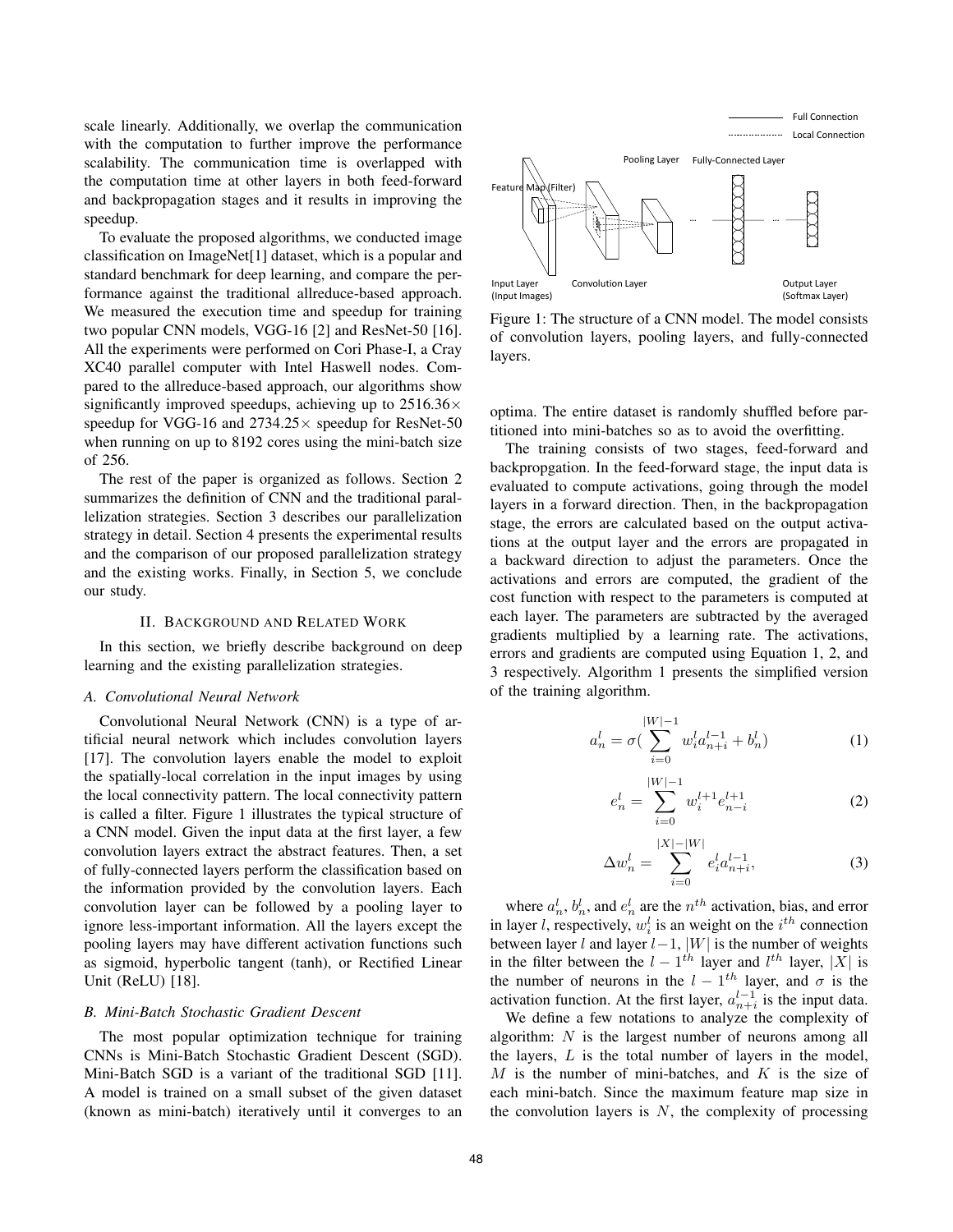Algorithm 1 Mini-Batch SGD CNN Training Algorithm  $(M:$  the number of mini-batches,  $L:$  the number of layers

| 1: for each mini batch $m = 0, \dots M - 1$ do |                                            |  |  |
|------------------------------------------------|--------------------------------------------|--|--|
| 2:                                             | Initialize $\Delta W = 0$                  |  |  |
| 3:                                             | Get the $m^{th}$ mini batch, $D^m$ .       |  |  |
| 4:                                             | for each layer $l = 0, \ldots L - 1$ do    |  |  |
| 5:                                             | Calculate activations $Al$ based on $Dm$ . |  |  |
| 6:                                             | for each layer $l = L - 1, 0$ do           |  |  |
| 7:                                             | Calculate errors $E^l$ .                   |  |  |
| 8:                                             | Calculate weight gradients $\Delta W^l$ .  |  |  |
| 9:                                             | for each layer $l = 0, \ldots L - 1$ do    |  |  |
| 10:                                            | Update parameters, $Wl$ and $Bl$ .         |  |  |

each image at a layer is  $O(N^2)$ . Algorithm trains L layers on MK images. Therefore, the complexity of an epoch of training is  $O(LMKN^2)$ .

## *C. Existing Parallelization Strategies*

*1) Synchronous SGD:* Synchronous SGD can be implemented using either model-parallelism or data-parallelism [19]. If a model is distributed on multiple workers and each worker contributes to the assigned partial model only, it is called model-parallelism. On the other hand, if each minibatch is distributed on multiple workers and the model is trained by the averaged information across all the workers, it is called data-parallelism. In both approaches, the gradients are computed in a synchronous way so that the parameter updates are always optimal. Recently, data-parallelism is prefered over model-parallelism due to the less frequent synchronizations. In model-parallelism, the activations and errors at each layer should be aggregated across all the workers before starting the next layer computation due to the data dependency across the layers. In contrast, in dataparallelism, the gradients are aggregated and summed up at each iteration. The data dependency exists only across two consecutive iterations and it results in having less frequent synchronizations. Many existing works adopt dataparallelism[7], [20], [21], [22].

*2) Asynchronous SGD:* Asynchronous SGD (ASGD) has been proposed to address the poor scalability issue of synchronous SGD. The most popular asynchronous training algorithm is Downpour SGD [10]. The model parameters are located in a parameter server and all the workers contribute to the shared model parameters in an asynchronous way. Each worker processes a mini-batch and sends the computed gradients to the parameter server. All the workers are assigned with different mini-batches and they work on the assigned mini-batches independently of each other. In this way, the scalability is significantly improved since the workers only perform point-to-point communications with the parameter server. However, due to the asynchrony across the workers, every worker has a certain degree of gradient staleness and it results in lowering the convergence rate.

*3) Training with Large Mini-Batch size:* Using a large batch size can improve the scalability of parallel SGD algorithm. Since the ratio of the computation to the communication increases, it results in improving the scalability. However, the larger batch size also adversely affects the classification accuracy. To tackle the large batch size, Goyal et al. [15] and You et al. [14] proposed a few techniques which improve the classification results by dynamically tuning the hyper-parameters such as learning rate or momentum factor in a more fine-grained way. The techniques in [15], [14] enable the large batch trainings to achieve the reasonable level of classification results while enjoying the improved scalability.

#### III. PARALLELIZATION STRATEGY

In this section, we describe our parallelization strategy for deep CNN training. We begin with a high-level description of the communication-efficient gradient averaging algorithm. Then, we analyze the theoretical communication cost and compare it to the optimal cost of the traditional algorithms. Based on the proposed algorithm, we also propose a scalable model parameter update method and a strategy for overlapping computation and communication.

### *A. Communication-Efficient Gradient Averaging*

For the later discussion, we first define a few notations:  $P$  is the number of workers,  $K$  is the mini-batch size,  $N$ is the number of neurons at a layer,  $N'$  is the number of neurons at the previous layer,  $D$  is the number of filters at a convolution layer and  $F$  is the size of each filter. Note that our discussion considers only a single layer since the same analysis can be applied to all the layers in the same way.

*1) Fully-Connected Layers:* In data-parallelism, the standard way of averaging the gradients at a fully-connected layer can be defined as follows: Given the current layer's error matrix of size  $N \times \frac{K}{L}$  and the previous layer's activation matrix of size  $N' \times \frac{K}{P}$ , compute the gradient matrix of size  $N \times N'$  by multiplying the two matrices (one may be transposed depending on the data layout). Then, sum up the gradient matrix across all the nodes using allreduce operation. Finally, the gradient sums are averaged by multiplying the reciprocal of  $K$  to all the elements.

In our gradient averaging algorithm, instead of computing a  $N \times N'$  gradient matrix for  $\frac{K}{P}$  training samples at each node, we relocate the activations and errors across the nodes and calculate a partial gradient matrix of size  $N \times \frac{N'}{P}$  for  $K$  training samples at each node. First, the activations are scattered across all the nodes using all-to-all operation. The size of the scattered activation matrix is  $K \times \frac{N'}{P}$ . Second, the errors are gathered across all the nodes using allgather operation. The size of the gathered error matrix is  $K \times N$ . Then, the two matrices are multiplied to be a  $N \times \frac{N'}{P}$  matrix which is the partial gradient sums for  $K$  training samples.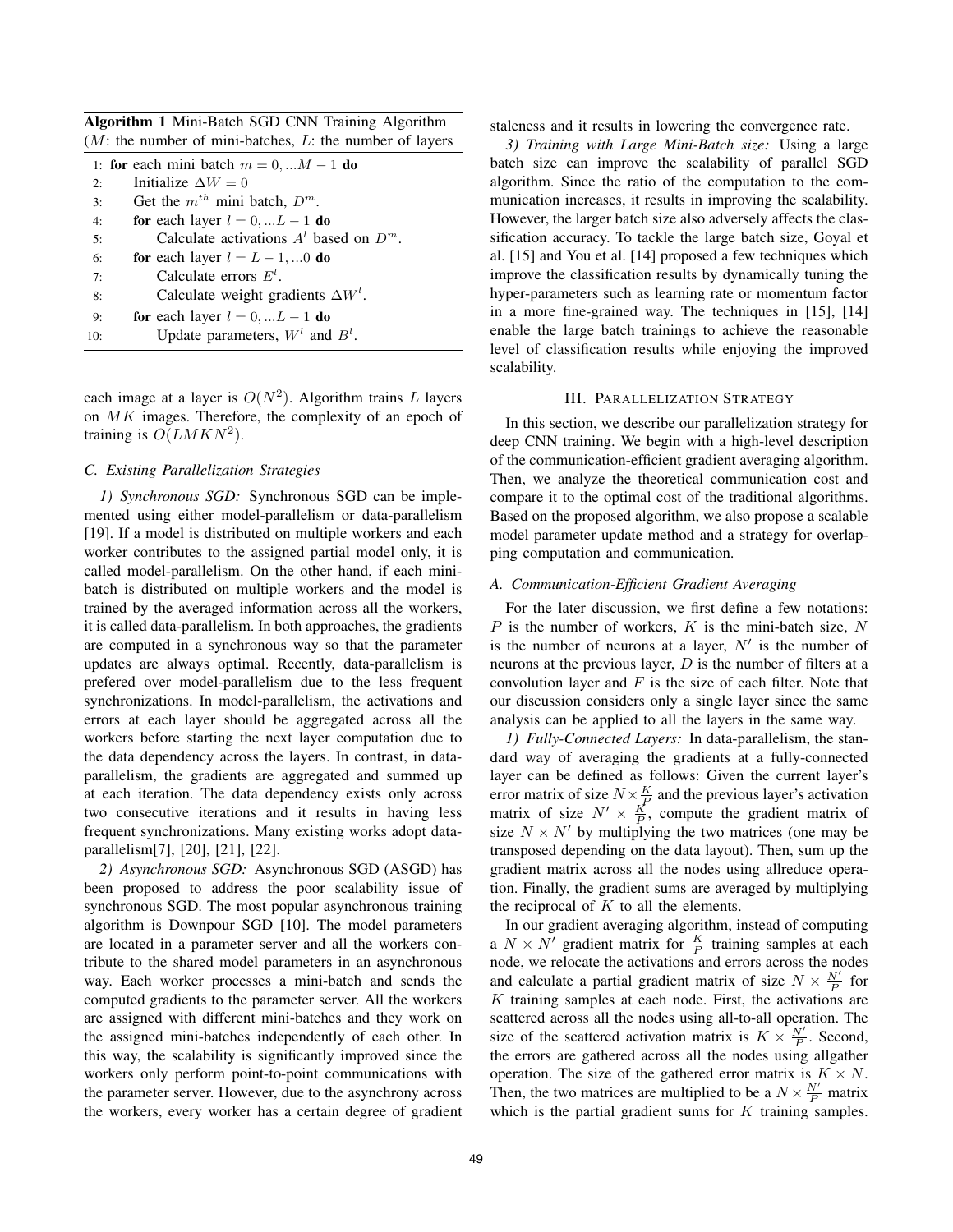

Figure 2: Communication-efficient gradient calculation. Given an error matrix E of size  $N \times \frac{K}{P}$  and an activation matrix A of size  $N' \times \frac{K}{P}$ , E is gathered and A is scattered across all the nodes. Then, the gathered error  $E'$  is multiplied by the scattered activation  $A'$  to compute the partial gradient  $\Delta W'$  of size  $N \times \frac{N'}{P}$ . Finally, the partial gradient matrix is gathered across all the nodes and each node ends up having  $N \times N'$  gradient matrix  $\Delta W$ .

Finally, the gradient sums are gathered across all the nodes using allgather operation and each node ends up having  $N \times$  $N'$  gradient sums. Figure 2 illustrates the proposed gradient averaging algorithm.

*2) Convolution Layers:* The standard way of averaging the gradients at a convolution layers is as follows: As shown in Equation 3, the gradient matrix of size  $D \times F$  is computed by multiplying activations and errors within the local reception field. Then, the gradient matrix is summed up across all the nodes using allreduce operation. Finally, the gradients are averaged by multiplying the reciprocal of K to all the elements.

Instead of performing a single allreduce, we sum up the gradients using two communication steps and one computation step. First, we scatter the gradient matrix using allto-all operation and each node becomes to have  $P$  submatrices (each of size  $\frac{D}{P} \times F$ ). Second, the P sub-matrices are summed up within each node to have a single sub-matrix of size  $\frac{D}{P} \times F$ . Finally, the sub-gradient sums are gathered across all the nodes using allgather operation. Figure 3 illustrates the proposed approach.

## *B. Theoretical Cost*

In our theoretical cost analysis, we use the cost model used in many previous works [23], [24], [25].

$$
T = s\alpha + w\beta, \tag{4}
$$

where s is the number of messages,  $w$  is the overall message size,  $\alpha$  is the latency per message, and  $\beta$  is the reciprocal bandwidth. We follow all the assumptions described in [24].

In this discussion, we refer to the theoretical communication cost for the collective communications shown in Table 1.  $n$  in the table is the overall data size. Note that the costs are calculated for the long message algorithms in [24], [26]



Figure 3: Three-step reduction for gradient averaging at convolution layers. First the local gradients  $\Delta W^p$  are scattered across all the nodes. The received partial gradient matrices are summed up and then gathered across all the nodes to obtain the entire gradient sums  $\Delta W$ .

Table I: Theoretical cost of communication patterns for large messages.

| Communication pattern | Latency<br>(s) | Bandwidth<br>(w) |
|-----------------------|----------------|------------------|
| reduce-scatter        | $P = 1$        | n(<br>$-1$       |
| all-to-all            | $P = 1$        |                  |
| allgather             |                |                  |

and it is higher than the theoretical lower bounds. (pair-wise exchange algorithm is used for reduce-scatter and all-to-all while ring algorithm is used for allgather).

*1) Fully-Connected Layers:* The proposed gradient averaging algorithm for fully-connected layers has three communication steps, all-to-all for activations, allgather for errors and another allgather for the partial gradient sums. Based on Table 1, the communication costs,  $T_s$ ,  $T_{g1}$ , and  $T_{g2}$  are computed as following equations. The overall communication cost at a fully-connected layer,  $T_f$  is the sum of the three costs.

$$
T_s = (P - 1)\alpha + \frac{N'K}{P^2}(P - 1)\beta
$$
 (5)

$$
T_{g1} = (P - 1)\alpha + \frac{NK}{P}(P - 1)\beta
$$
 (6)

$$
T_{g2} = (P - 1)\alpha + \frac{NN'}{P}(P - 1)\beta
$$
 (7)

$$
T_f = T_s + T_{g1} + T_{g2} \tag{8}
$$

In MPICH, allreduce is implemented with two different algorithms, the binomial tree algorithm for short messages  $( $\leq$  2KB)$  and Rabenseifner's algorithm for long messages ( $>$ 2KB) [27], [24]. The communication costs are calculated as followings.

$$
T_{binomial} = log(P)\alpha + log(P)n\beta
$$
\n(9)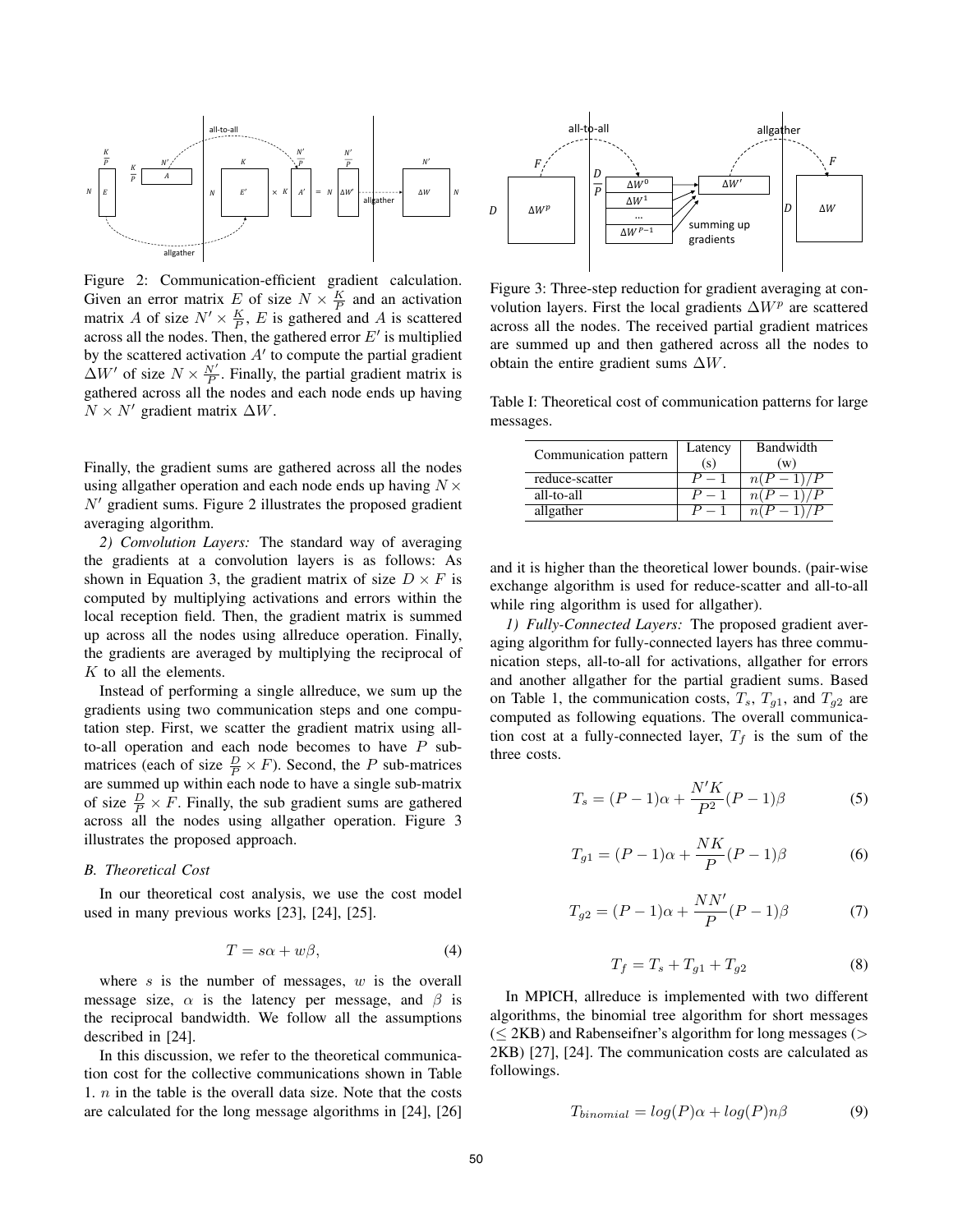$$
T_{Rabenseifner} = 2log(P)\alpha + 2\frac{P-1}{P}n\beta, \qquad (10)
$$

where  $n$  is the overall message size. Since the gradient size at a layer of modern CNNs is most likely larger than 2KB, we only consider Rabenseifner's algorithm in this discussion. In practice, due to the large data size, the bandwidth term  $w\beta$  is dominent over the latency cost term  $s\alpha$ . So, we focus on the second term in Equation 4. We can derive the following condition by comparing the bandwidth terms of Equation 8 and 10. Note that  $n$  in Equation 10 is  $NN^{\prime}$ .

$$
\frac{N'K}{P} + NK < NN'
$$
\n(11)

If the above condition is satisfied, our gradient averaging method guarantees a cheaper communication cost than allreduce based approach. Note that, in modern CNNs, K is most likely smaller than  $N$  or  $N'$  and the condition is satisfied.

*2) Convolution Layers:* As explained, our gradient averaging algorithm for convolution layers consists of three steps, all-to-all operation, accumulating matrices, and allgather operation. The overall communication cost at a convolution layer,  $T_c$ , is calculated by the following equation.

$$
T_c = 2(P - 1)\alpha + 2\frac{DF}{P}(P - 1)\beta
$$
 (12)

Rabenseifner's algorithm is implemented in MPICH using a reduce-scatter operation followed by an allgather operation. Since  $n$  in Equation 10 is  $DF$  at a convolution layer, the bandwidth term  $w$  is same as that of  $T_c$ . However, our approach has three practical benefits: First, our approach enables to efficiently sum up the gradients using multiple threads. To the best of our knowledge, most of the MPI implementations do not support multi-threaded internal computation. In data-parallelism, since the entire gradients are averaged at each iteration, the multi-threaded reduction can make a significant performance improvement. Second, the communication time can be overlapped with the computation time across different reductions. Since our approach separates the computation step and the communication step, the computation time can overlap the communication time of other reductions. The overlapping strategy will be discussed in the following sub-section in detail. Finally, each workers can locally update only a part of model parameters. The scalable model update is also discussed in the following subsection.

#### *C. Scalable Model Parameter Update*

The cost of model parameter update is easily overlooked, however it can be a significant performance bottleneck in parallel CNN training. In our proposed gradient averaging algorithm, at both convolution layers and fully-connected



Figure 4: An example of the ideal overlapping of 2 layers such that the computation time at each layer is sufficiently large to overlap the communication time. After the errors are back-propagated through all the fully-connected layers, process the convolution layers first. Then, calculate the average gradients, update the partial model parameters, and post allgathers for the updated model parameters.

layers, the final communication step is allgather. We take advantage of the communication pattern to reduce the computation complexity of model parameter update. Instead of exchanging the gradient sums, we locally update the partial model parameters at each worker and perform allgather for the updated model parameters. In this way, the computation complexity of parameter update is  $O(\frac{NN'}{P})$  without any extra communications.

In allreduce-based gradient averaging algorithm, all the workers end up having the gradient sums for the entire model parameters. Then, the parameters can be updated in two different ways. On the first hand, the entire model parameters are updated at each worker. In this case, the computation complexity of parameter update is  $O(NN')$ which is not scalable. On the other hand, each worker can update a distinct subset of the parameters and the updated parameters are aggregated across all the workers. In this case, the computation complexity is  $O(\frac{NN'}{P})$  but the extra allgather should be performed after the update. Most of the existing works perform the former method while Intel distribution of Caffe [28] supports the latter one. To further reduce the communication cost, Intel Caffe also supports a gradient averaging algorithm which uses reduce-scatter and allgather. The algorithm enables the  $O(\frac{NN'}{P})$  computation complexity of the parameter update, however the overall communication cost of reduce-scatter algorithm is the same as that of the allreduce-based algorithm.

#### *D. Overlapping Computation and Communication*

Overlapping computation and communication is an essential technique for improving the scalability. We present an overlapping strategy based on the proposed gradient averaging algorithm.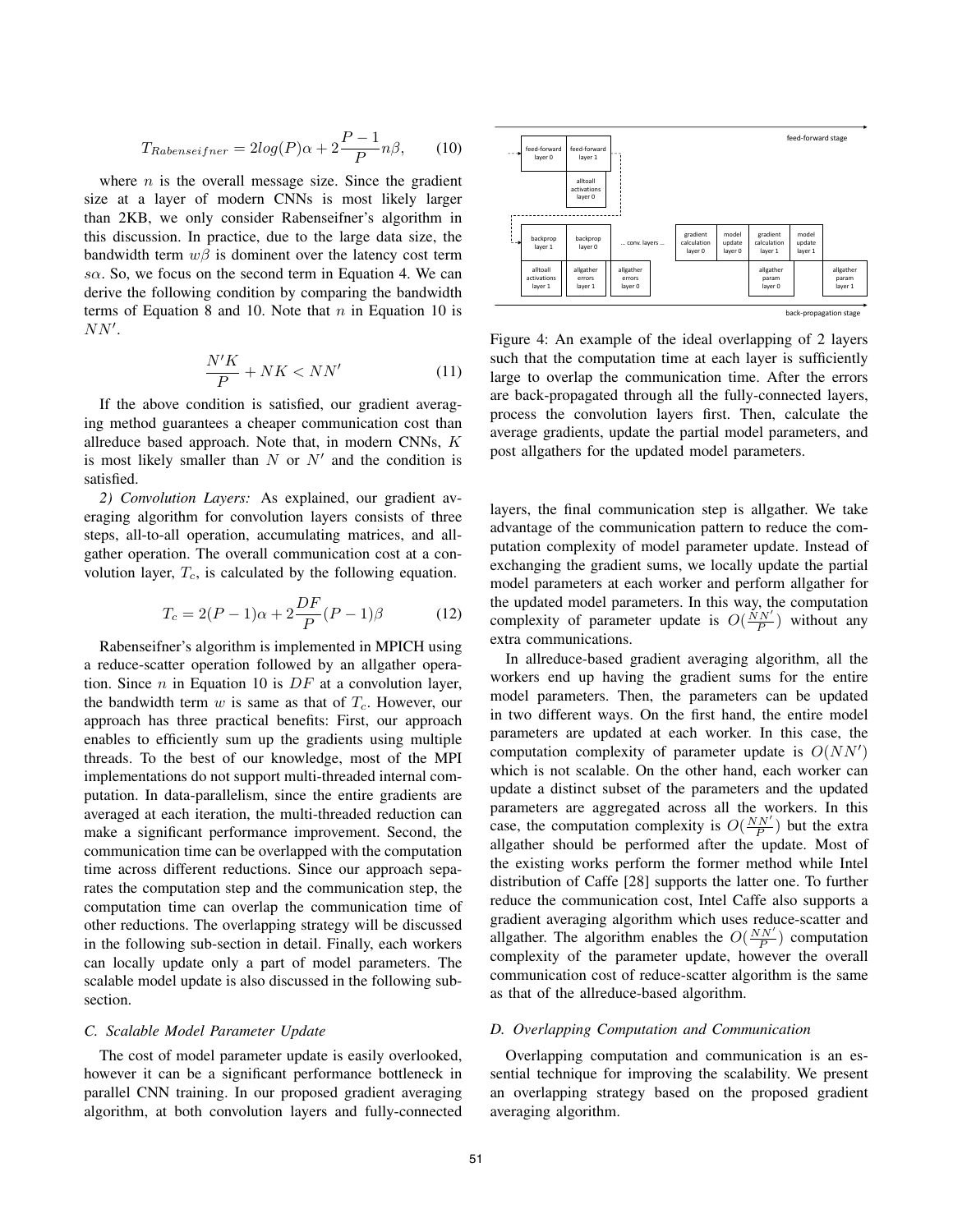

Figure 5: An example of overlapping computation and communication at convolution layers. (a) shows the allreduce approach and (b) shows the proposed two-step communications. (b) enables computation and communication overlaps across layers.

*1) Fully-Connected Layers:* The proposed gradient averaging algorithm has three communication steps at a fullyconnected layer. First, once the activations are ready, an allto-all is posted in the feed-forward stage. The communication time is overlapped with the computation time until it comes back to the layer in the backpropagation stage. Second, an allgather is posted when the errors are computed and the communication time is overlapped with the later backpropagation time. When these two communication steps are finished, the matrix  $A'$  and  $E'$  in Figure 2 are ready and the gradient sums are computed. Based on the scalable model update technique we proposed, a part of model parameters are updated by each worker using the local gradient sums. Finally, an allgather is posted to exchange the new parameters across all the workers. The communication time is overlapped with the gradient computation and parameter update times at other layers. Figure 4 illustrates the overlapping strategy.

It is worth noting that the final allgathers are posted in the forward order while the errors and the gradients are computed in the backward order. This inversed order enables to overlap the final allgather time with the feed-forward computation time at the next iteration. While the activations are computed at a layer, the communications for later layers can be performed simultaneously since the model parameters have no data dependency across layers.

*2) Convolution Layers:* At convolution layers, we overlap the computation time for summing up the gradients and the allgather communication time. As explained, the gradients are averaged with two communication steps at each convolution layer. Between the two communications, the local gradients should be summed up and each worker ends up having the global gradient sums of a subset of model parameters. Since the gradients do not have data dependency across different layers, the computation time can be overlapped with the final step communication at other layers. Figure 5 shows example time-flow charts. Figure 5.(a) is the allreduce-based approach and Figure 5.(b) is the proposed two-step communications for averaging gradients.

## IV. EVALUATION

In order to evaluate our proposed algorithms, we compare it to other parallelization strategies. Recently, there are many open-source software frameworks, that support distributedmemory parallel training, such as TensorFlow [29], Intel Caffe [28], PyTorch [30], and Horovod [31]. Most of them adopt the traditional allreduce-based gradient averaging algorithm. Intel Caffe supports a gradient averaging algorithm which uses reduce-scatter and allgather operations. PyTorch and Horovod use ring-allreduce algorithm which utilizes the network bandwidth more efficiently than the other allreduce algorithms [32]. Since all the open-source frameworks use different data structures, computation algorithms, and communication libraries, instead of comparing them directly, we implement the representative parallelization strategies and compare our parallelization strategy with them. Note that we do not compare the classification accuracy since we only consider synchronous-parallel SGD which guarantees the optimal parameter update. For our evaluation, we perform ImageNet classification which is the de facto benchmark for deep learning study.

## *A. Experimental Settings*

We perform the experiments on Cori, a Cray XC40 supercomputer at the National Energy Research Scientific Computing Center. Each Haswell node has two sockets and each socket contains a 16-core Intel Haswell processor at 2.3GHz. The system has Cray Aries high speed interconnections with 'dragonfly' topology.

We use ImageNet-1K dataset [33] for our experiments. ImageNet has 1.2 million 3-channel(RGB) images of various sizes for training and 50,000 images for validation. We isotropically rescaled all the images such that the shorter side has 256 pixels. Then, we randomly cropped them to  $224\times224$ . Finally, all the pixels are subtracted by the mean value.

We use two representative CNN models: VGG-16 and ResNet-50. VGG-16 is a regular CNN model proposed by VGG group in Oxford [2]. The model consists of 8 convolution layers followed by 3 fully-connected layers. The number of parameters is 138 million in total. ResNet-50 is one of the most popular residual network which is a variant of the regular CNN [16]. The model consists of 49 convolution layers and 1 fully-connected layer. The overall number of parameters is 25.5 million. We use the minibatch size of 256 which has been used by the original model designers in [2], [16].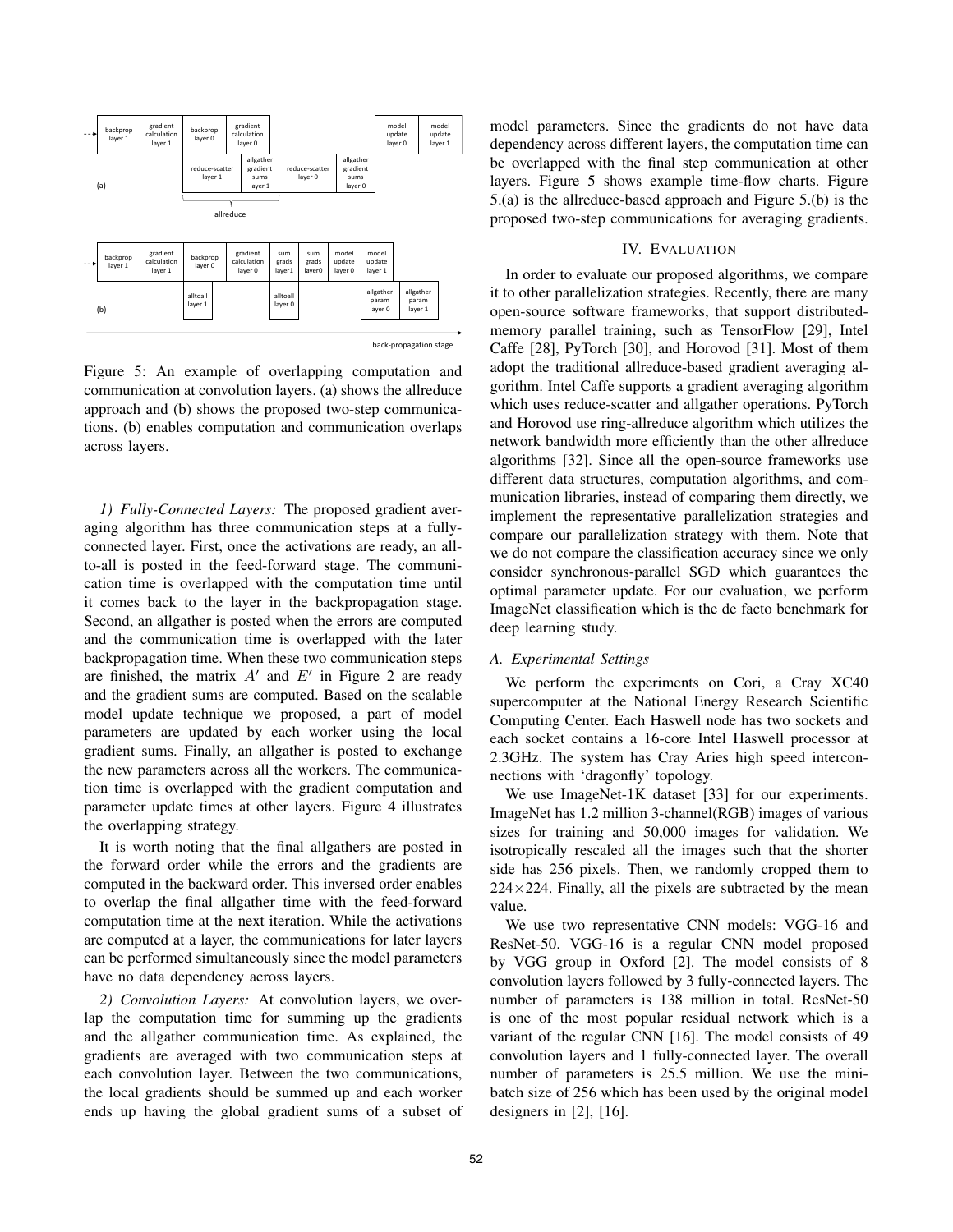

Figure 6: Single-node execution time for processing a single mini-batch. VGG-16 model (left) and ResNet-50 (right) with varying mini-batch sizes. The performance is measured on a Haswell node of Cori.

We implemented a software framework for deep CNNs in C language. Intel parallel MKL library is used for kernel functions such as matrix operations and all the nonkernel loops are parallelized with OpenMP. We used MPI for the distributed-memory parallelization. To maximize the overlapping, we use POSIX thread library and has a communuication-dedicated thread which calls the blocking MPI functions.

In our software framework, a single MPI process runs on each node and each process employs shared-memory programming model to utilize all the cores within a node. This programming model allows to have only a single model in the memory space on each node. When spawning threads using OpenMP, we use all 32 physical cores in each node. We calculate the speedup based on the number of cores. Since the mini-batch size in our experiments is 256, using data-parallelism, we use up to 256 nodes (8192 cores in total).

#### *B. Results*

We begin with reporting the single node performance of our software framework. In the later experiments, we calculate the speedup with respect to the number of compute cores using these single node execution times. We compare our software framework, Parallel CNN (PCNN), with the original Caffe [28] as well as the intel distribution of Caffe. Caffe is one of the most popularly used open-source frameworks for deep learning. Intel Caffe is a highly optimized version of Caffe for utilizing the Intel CPU hardware features. We believe this comparison can demonstrate that our parallel performance study is based on the reasonable level of the single node performance.

Figure 6 presents the single node performance with varying mini-batch sizes. The left-side and right-side charts show VGG-16 and ResNet-50 execution times respectively. The performance was measured on a Haswell node of Cori. Note that we only consider the execution time for processing a single mini-batch since the same workload is repeated for all the mini-batches. The execution time is the average



Figure 7: Communication time comparison (left) and communication timing breakdown (right). Our approach is compared with allreduce in MPICH as well as ring-allreduce. The overall data size is 392MB (the gradient size at the first fully-connected layer of VGG-16 model). Our proposed method has a shorter communication time than the other two methods.

of 5 times of measurements. We see that PCNN shows a comparable single node performance to Intel Caffe.

*1) Communication-Efficient Gradient Averaging:* We first compare our proposed gradient averaging algorithm with the traditional allreduce-based algorithm. In order to compare the communication time only, we emulate the communication patterns using MPI primitive functions and compare the overall communication times. The traditional allreducebased data-parallelism is implemented using MPICH allreduce as well as ring-allreduce. The reduce-scatter algorithm in MPICH allreduce [26], the circular algorithm in ringallreduce [32], and our proposed algorithm are implemented using MPI\_Send and MPI\_Recv functions.

In VGG-16, the first fully-connected layer has 102,760,448 weight parameters (392 MB) which take up about 77% of the overall parameters. We measure the communication times for averaging the gradients at the layer and compare the timings among different averaging approaches. Figure 7 shows the experimental results. The left-side chart is the overall communication time comparison and the right-side chart is the timing breakdown of our algorithm. We see that our proposed algorithm significantly reduces the communication time. For the first fully-connected layer in VGG-16, the number of activations at the previous layer  $N'$  is 25,088, the number of errors at the current layer  $N$  is 4,096, the minibatch size  $K$  is 256. So, the layer satisfies the condition,  $\frac{N'K}{P} + NK < NN'$ , and our algorithm takes a shorter communication time compared to the other algorithms. The timing breakdown on the right-side shows how much time is spent for each of the three communication steps in our algorithm. This result demonstrates that the proposed algorithm has a communication complexity of  $O(1)$  for all the three communication steps as explained in Section 3.

*2) Strong Scaling Results:* To evaluate the impact of the proposed algorithms on scalability, we measure end-toend execution time for processing a single mini-batch and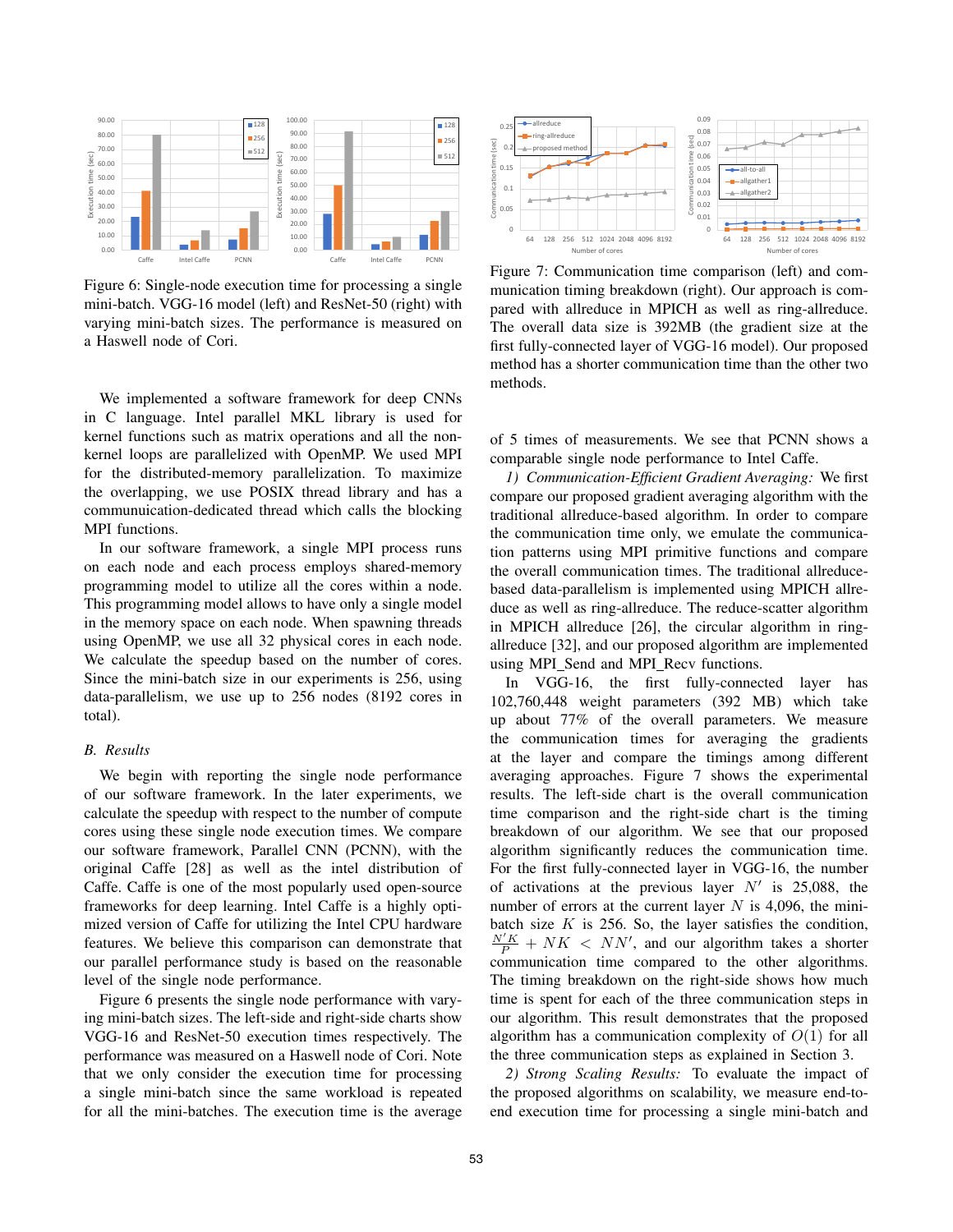

Figure 8: Strong scaling results for VGG-16 (left) and ResNet-50 (right) models. The mini-batch size is 256. 'allreduce' is the traditional allreduce-based data-parallelism and 'pcnn' is the proposed parallelization strategy. The speedups are measured using up to 8192 cores.



Figure 9: End-to-end execution time for processing a single mini-batch. VGG-16 (left) and ResNet-50 (right). The minibatch size is 256. The results show that 'pcnn' outperforms the other approaches.

speedup with respect to the number of cores. We use VGG-16 and ResNet-50 models for this experiment and the minibatch size of 256.

All the open-source frameworks have different overlapping strategies. For example, Tensorflow overlaps the allreduce time with backpropagation time only whereas Intel Caffe overlaps the communication time using not only the backpropagation time but also the feed-forward time at the next iteration. So, we chose the best overlapping strategy among them and reproduced it using allreducebased averaging algorithm. We categorized all the parallelization strategies into 4 cases: 'allreduce no overlap', 'allreduce', 'pcnn\_no\_overlap', and 'pcnn'. 'allreduce' is the implementation of the overlapping strategy used in Intel Caffe, which utilizes the backpropagation time, feed-forward time and model update time for overlapping. The allreduce is posted right after the local gradients are computed at each layer. 'pcnn' is our software framework which uses all the proposed algorithms. Figure 8 presents the speedup comparison among the four parallelization strategies. We see that, for both models, 'pcnn' shows a clear improvement over the others. For VGG-16, 'pcnn' achieves up to  $2516.36\times$ speedup while 'allreduce' achieves up to  $559.12 \times$  speedup. For ResNet-50, 'PCNN' achieves up to  $2734.25\times$  speedup while 'allreduce' achieves up to  $1572.01 \times$  speedup. Figure



Figure 10: Measurable communication time comparison. VGG-16 (left) and ResNet-50 (right). The mini-batch size is 256. If the communication time is entirely overlapped with the computation time, the measurable communication time would be zero. 'pcnn' always shows lower measurable communication time than that of 'allreduce'.

9 shows the execution times for both models. The charts present the results from 512 cores (16 nodes) to clearly show the difference among the four cases. 'pcnn' always out performs 'allreduce' and the proposed overlapping strategy further reduces the execution time and it results in achieving the higher speedup.

*3) Overlapping Computation and Communication:* As explained in Section 3, overlapping computation and communication plays a key role in our parallelization strategy. If the computation time is not long enough to hide the entire communication time, the next computation time should wait for the communication to be finished. We define this delay as 'measurable communication time'. To evaluate the degree of overlap, we compare the measurable communication time at each layer among different parallelization strategies. We have the same four parallelization strategies: 'allreduce\_no\_overlap', 'allreduce', 'pcnn\_no\_overlap', and 'pcnn'.

Figure 10 shows the measurable communication times in VGG-16 training (left) and ResNet-50 training (right). On both charts, we clearly see that the measurable communication time is reduced by the overlapping. In VGG-16 training, the overall communication time is considerably reduced by our gradient averaging method at the fully-connected layers and the degree of overlap is also affected by the reduced communication time. 'pcnn' starts to have non-zero measurable communication time on 2048 cores while 'allreduce' does on 512 cores. In ResNet-50 training, the measurable communication time of 'pcnn' is almost zero on 2048 cores, which means that a linear speedup can be expected. In Figure 8, on the right chart, 'pcnn' achieves a linear speedup on 2048 cores. In contrast, 'allreduce' has non-zero measurable communication time on 1024 cores. The results demonstrate that our proposed methods effectively improve the degree of overlap.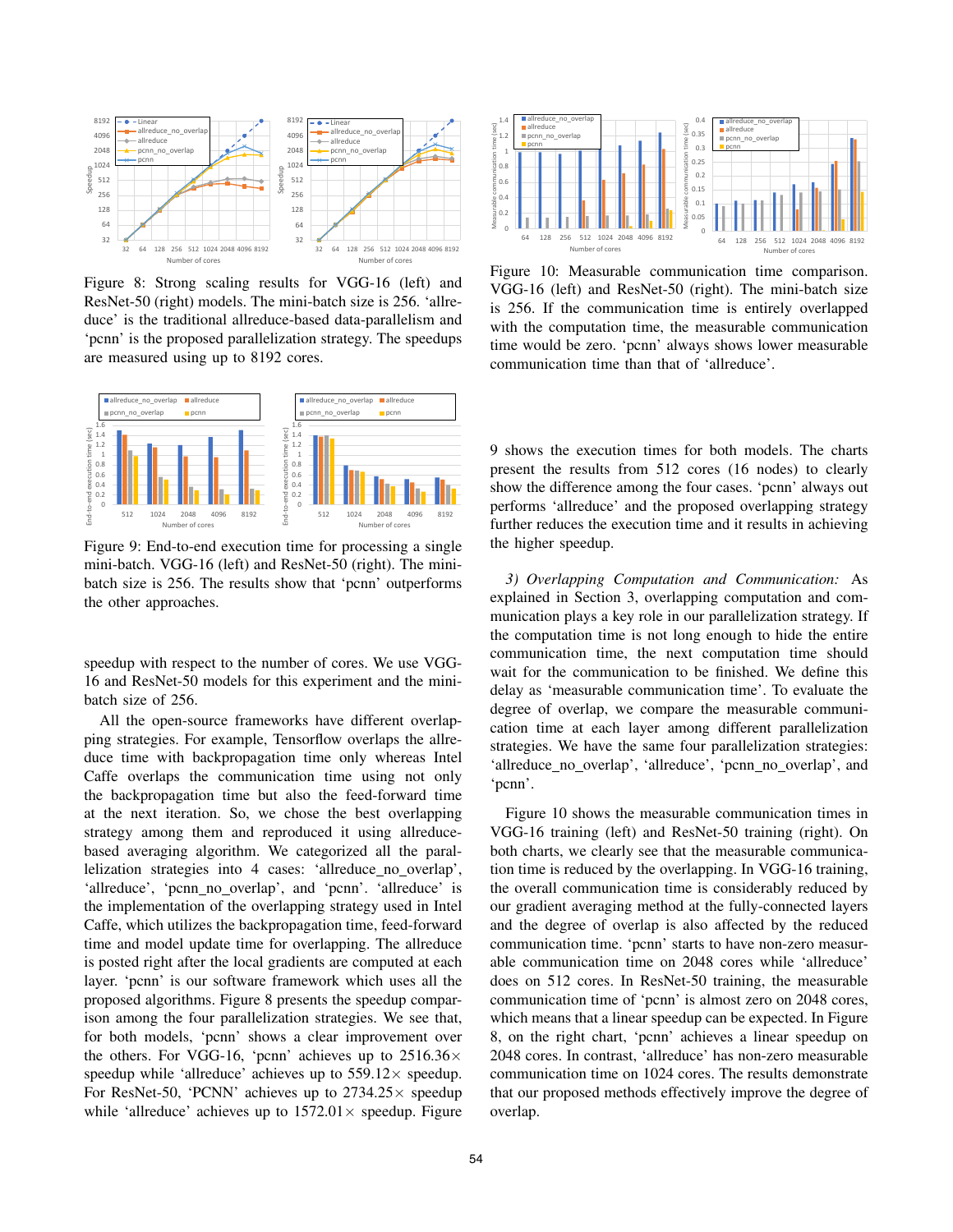## *C. Discussion*

*1) Impact on different types of CNNs:* Depending on the type of neural network and the model architecture, our proposed algorithms can affect the scalability differently. First, the proposed gradient averaging algorithm reduces the theoretical communication cost at fully-connected layers. So, if a model has many fully-connected layers, more performance improvement can be expected. In this paper, we used a regular CNN (VGG-16) as well as a residual network (ResNet-50). Compared to the regular CNNs, the residual networks likely have fewer fully-connected layers. In Figure 8, VGG-16 shows a clearer speedup difference between 'pcnn' and ' allreduce' than ResNet-50. Second, the proposed overlapping strategy hides each communication time behind the computation time at other layers. If a model has a higher ratio of computation to communication, more communication time can be overlapped, and a higher speedup would be achieved. In Figure 10, ResNet-50 shows a larger difference of measurable communication time between 'pcnn' and 'pcnn no overlap' than VGG-16.

*2) Large-Batch Training:* As briefly introduced in Section 1, a few techniques for large-batch training [15], [14] have been proposed recently. The techniques enable to increase the mini-batch size to up to 32K and it enables to achieve a higher speedup of parallel training. Given a fixed number of training images, the large-mini-batch size reduces the number of iterations to process the entire training dataset. Therefore, the overall number of communications at each epoch is reduced, which results in achieving the higher scalability. In this paper, we aim to improve the scalability in a different way. Given a fixed mini-batch size, our proposed algorithms reduce the communication time within each iteration. If Inequality 11 is satisfied, the proposed gradient averaging algorithm guarantees the lower communication cost at fully-connected layers than that of the allreduce-based approach. So, our approach can also improve the scalability of the large-batch trainings. In addition, our overlapping strategy will further improve the scalability regardless of the mini-batch size. Since the large mini-batch size raises the ratio of computation to communication, a higher degree of overlap can be expected.

## V. CONCLUSION

In this paper, we reported the performance of our proposed algorithms for distributed-memory parallel CNN training. The experimental results demonstrate that the proposed algorithms make CNN training more scalable. The gradient averaging algorithm reduces the theoretical communication cost as well as the computation complexity of the parameter update. Our overlapping strategy further improves the scalability by maximizing the overlap of the computation and the communication in the proposed gradient averaging algorithm. We demonstrated that our proposed algorithms can be applied to not only the standard CNNs but also the more recently proposed residual networks. Since the proposed algorithms are general parallelization techniques for neural networks, we believe they can be applied to any kinds of large-scale neural network trainings in many different applications.

## VI. ACKNOWLEDGMENT

This material is based upon work supported by the U.S. Department of Energy, Office of Science, Office of Advanced Scientific Computing Research, Scientific Discovery through Advanced Computing (SciDAC) program. This work is also supported in part by NSF awards CCF-1409601, DOE awards DE-SC0007456, DE-SC0014330, and NIST award 70NANB14H012. This research used resources of the National Energy Research Scientific Computing Center, a DOE Office of Science User Facility supported by the Office of Science of the U.S. Department of Energy under Contract No. DE-AC02-05CH11231.

The submitted manuscript has been created by UChicago Argonne, LLC, Operator of Argonne National Laboratory (Argonne). Argonne, a U.S. Department of Energy Office of Science laboratory, is operated under Contract No. DE-AC02-06CH11357. The U.S. Government retains for itself, and others acting on its behalf, a paid-up nonexclusive, irrevocable worldwide license in said article to reproduce, prepare derivative works, distribute copies to the public, and perform publicly and display publicly, by or on behalf of the Government. The Department of Energy will provide public access to these results of federally sponsored research in accordance with the DOE Public Access Plan. http://energy.gov/downloads/doe-public-access-plan

#### **REFERENCES**

- [1] A. Krizhevsky, I. Sutskever, and G. E. Hinton, "Imagenet classification with deep convolutional neural networks," in *Advances in neural information processing systems*, 2012, pp. 1097–1105.
- [2] K. Simonyan and A. Zisserman, "Very deep convolutional networks for large-scale image recognition," *arXiv preprint arXiv:1409.1556*, 2014.
- [3] G. E. Dahl, D. Yu, L. Deng, and A. Acero, "Contextdependent pre-trained deep neural networks for largevocabulary speech recognition," *IEEE Transactions on audio, speech, and language processing*, vol. 20, no. 1, pp. 30–42, 2012.
- [4] G. Hinton, L. Deng, D. Yu, G. E. Dahl, A.-r. Mohamed, N. Jaitly, A. Senior, V. Vanhoucke, P. Nguyen, T. N. Sainath *et al.*, "Deep neural networks for acoustic modeling in speech recognition: The shared views of four research groups," *IEEE Signal Processing Magazine*, vol. 29, no. 6, pp. 82–97, 2012.
- [5] R. Collobert and J. Weston, "A unified architecture for natural language processing: Deep neural networks with multitask learning," in *Proceedings of the 25th international conference on Machine learning*. ACM, 2008, pp. 160–167.